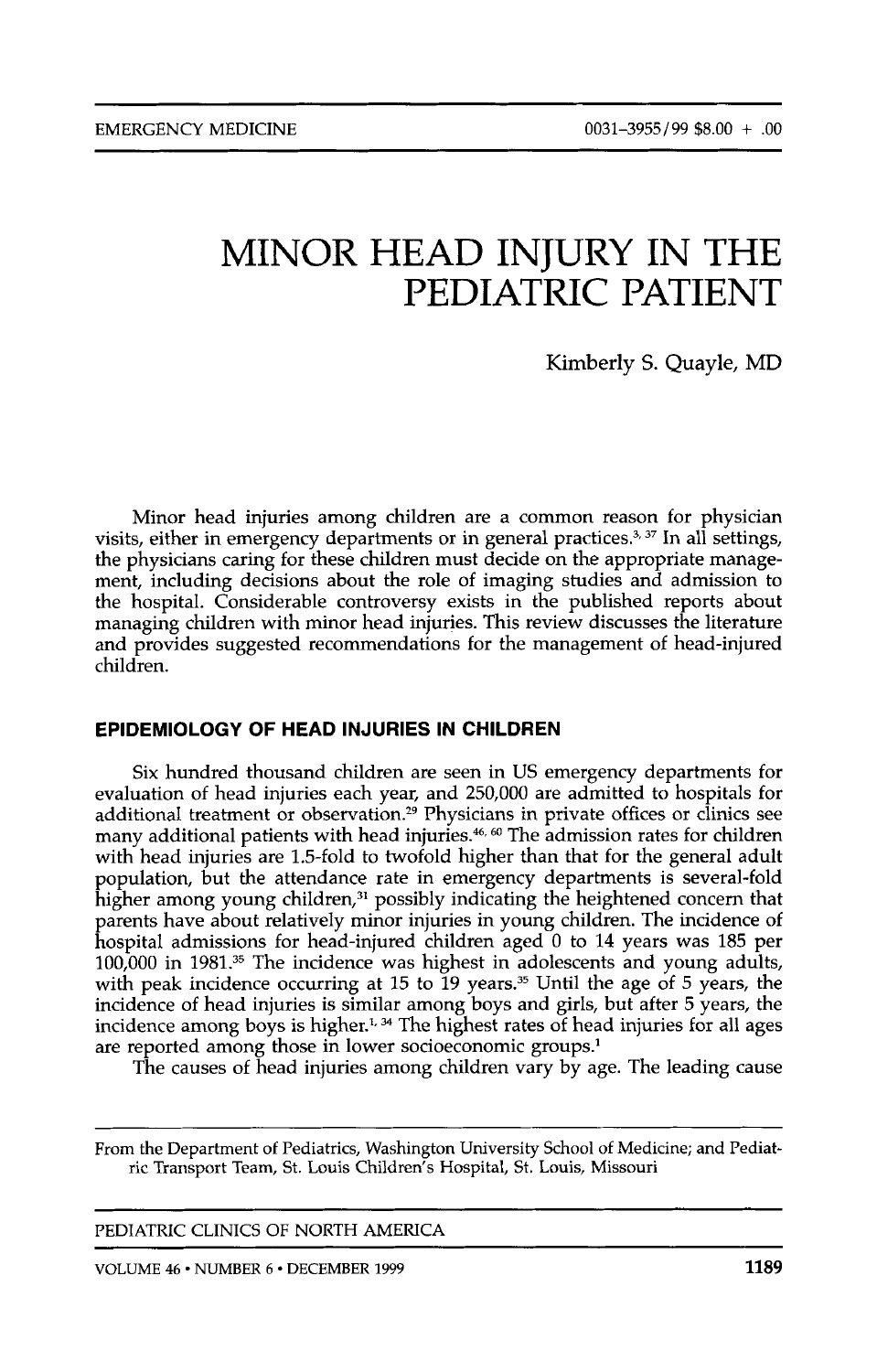## **1190 QUAYLE**

of severe or fatal head injuries is motor vehicle collisions for all age groups, whereas falls are the leading cause of all injuries.<sup>3, 67</sup> In very young children, falls are the predominant cause of head injury, whereas child abuse causes a significant number of severe injuries. Among school-aged children, pedestrianmotor vehicle collisions and bicycle-related injuries are more common causes of severe injuries. In adolescents, motor vehicle collisions replace falls as the leading cause of all injuries, followed by assault and sports-related injuries.

# **DEFINITION OF MINOR HEAD INJURY**

Traditionally, patients with minor head injuries have been defined as those with a history of acute injury, a Glasgow Coma Scale (GCS; Table 1) score of **<sup>13</sup>** to 15, and no focal neurologic deficits. Several studies have reported the occurrence of intracranial injuries among patients with injuries meeting the definition of *minor head injury,* especially those with GCS scores of **13** or 14.". **15, 27,** \*, **47,** *<sup>54</sup>* In addition, reports of children who "talk and die" demonstrate that severe deterioration or even death can occur in children after a period of lucidity.<sup>30, 59</sup> Although most children who seek care for minor head injuries do not have intracranial injuries, these reports have fueled the controversy about the management of children with minor head injuries. A review of the literature can address several clinical dilemmas, such as the choice of imaging modalities for minor head injuries, the identification of predictive clinical criteria for intracranial injury, and the incidence of intracranial injuries among neurologically normal children.

## **IMAGING MODALITIES**

As early as 1971, several investigators examined the practice of obtaining skull radiographs in all children with head injuries.<sup>4, 14, 28, 48</sup> Harwood-Nash et

| Sign                                             | <b>Score</b> |
|--------------------------------------------------|--------------|
| Best motor response                              |              |
| Obeys verbal commands                            | 6            |
| Localizes pain                                   | 5            |
| Flexion withdrawal to pain                       |              |
| Abnormal flexion to pain (decorticate posturing) | 3            |
| Extension to pain (decerebrate posturing)        | 2            |
| None                                             |              |
| Best verbal response                             |              |
| Oriented                                         | 5            |
| Confused conversation                            | 4            |
| Inappropriate words                              | з            |
| Incomprehensible sounds                          | 2            |
| None                                             |              |
| Eye opening                                      |              |
| Spontaneous                                      | 4            |
| To speech                                        | 3            |
| To pain                                          | 2            |
| None                                             |              |

Table 1. GLASGOW COMA SCALE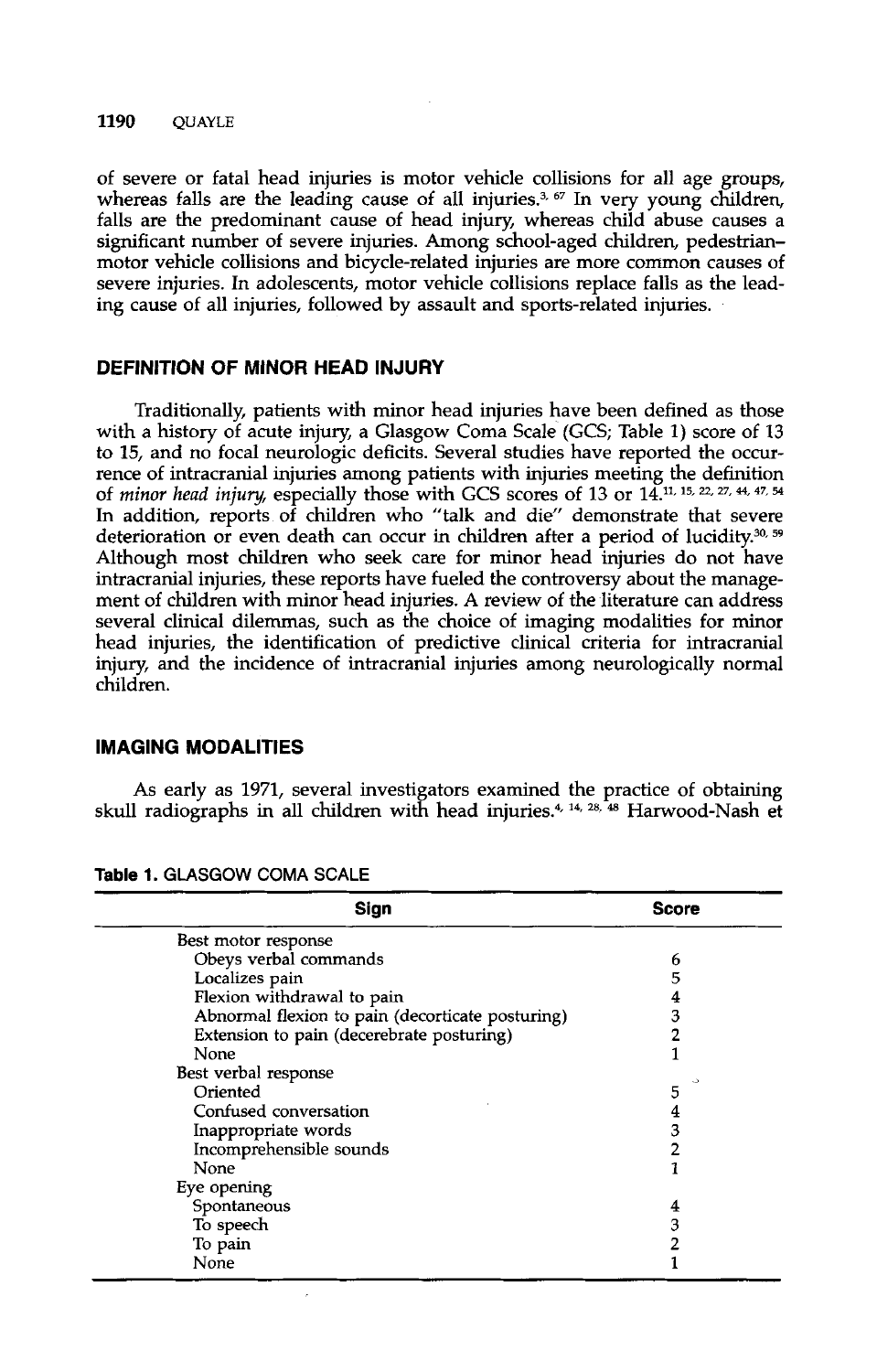al<sup>28</sup> emphasized the occurrence of intracranial injury without the presence of skull fracture, findings that have been substantiated numerous times since,36, **38, 39,44** but the presence of a skull fracture indicates that a significant force has been applied to the calvarium. Furthermore, studies have shown that the presence of a skull fracture increases the likelihood of the presence of an intracranial injury.7, **10,** 11. **22. 44, <sup>62</sup>**

Since the late 1970s, CT has become the imaging modality of choice to acutely identify intracranial injuries in head-injured patients.<sup>18, 65, 66</sup> Although magnetic resonance (MR) imaging studies have shown evidence of subtle intracranial injury in patients with minor head injuries who have normal head CT scans,<sup>17, 41</sup> their limited availability in acute-care settings prevents their routine use. CT may also not be readily available at all facilities, may require the sedation of young, uncooperative patients, and always requires skilled interpretation. Although some investigators continue to recommend skull radiographs or CT for the routine screening of head-injured patients,<sup>10, 27, 56, 61, 62</sup> most advocate the selection of patients at higher risk for intracranial injury.12, **15, 38, 40, 42, 44, 45s <sup>52</sup>**

In 1987, the Masters et al<sup>40</sup> multidisciplinary panel proposed a set of recommendations for the use of skull radiography and CT for patients with head injuries. The panel identified asymptomatic patients or those with headaches, dizziness, scalp lacerations, hematomas, and abrasions as the low-risk group and recommended no radiographic studies, for patients who met these criteria. Moderate-risk and high-risk categories were also described, with consideration for CT in the moderate group and with recommended CT in the high-risk group. Skull radiographs were considered rarely helpful, only in the moderate-risk group. In these recommendations, children and adults were grouped together in the management strategies, except for infants and toddlers younger than **2** years of age who were assigned to the moderate-risk group unless the injury was trivial. The investigators did not define *trivial injury.* The panel then applied their management strategy prospectively for validation. Of the 5254 patients who met the low-risk-group criteria, 0.4% had skull fractures and none had intracranial injuries identified, but only approximately half of the patients underwent radiography.

# **PREDICTIVE CLINICAL CRITERIA**

Additional studies have been performed to attempt identification of clinical features, such as symptoms or signs related to the head injury, which might predict intracranial injuries in children. Until recently, most were small, retrospective series that studied children who had undergone  $CT<sup>7, 29, 47</sup>$  Hennes et al<sup>29</sup> retrospectively studied 55 children and identified altered mental status, evidence of increased intracranial pressure, seizures, and focal deficits as predictors of intracranial injury. Rivara et al<sup>47</sup> retrospectively looked at 98 children and described an abnormal GCS score, altered consciousness, and focal neurologic abnormality as predictive of intracranial injury.

Two more recent studies prospectively examined children who had undergone CT for the evaluation of head injuries.<sup>15, 45</sup> Dietrich et al<sup>15</sup> reported loss of consciousness, amnesia, GCS score of less than 15, and neurologic deficit as significantly associated with intracranial injury. Ramundo et al<sup>45</sup> described suspicion of child abuse, focal motor deficit, and pupillary asymmetry as predictors of intracranial injury.

Quayle et al<sup>44</sup> performed a prospective study of 321 head-injured children who met predetermined selection criteria and identified altered mental status,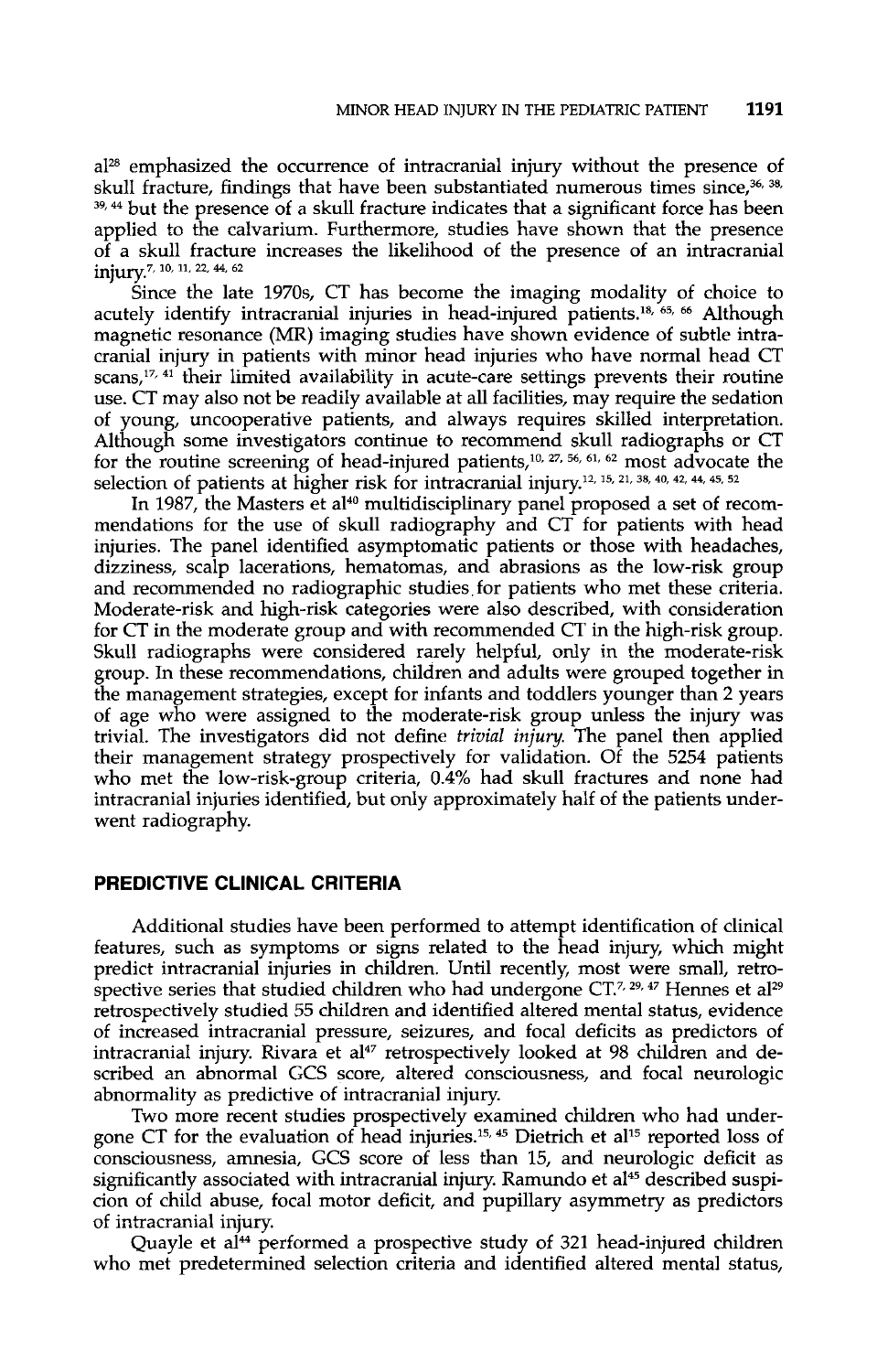neurologic deficits, skull fracture, signs of a basilar skull fracture, and seizure as independent predictors of intracranial injury. The presence of neurologic deficits was the only predictive clinical feature common to all of these studies.

None of these prospective studies found clinical criteria predictive of all intracranial injuries. Nineteen percent of children with intracranial injuries in the study by Quayle et al<sup>44</sup> failed to demonstrate any of the predictive clinical findings. Symptoms such as headache, vertigo, vomiting, and brief loss of consciousness and findings such as scalp lacerations and hematomas are not predictive of intracranial injury. Although these features occur commonly in patients who have intracranial injuries, they also occur commonly in patients who do not.

# **INTRACRANIAL INJURIES IN NEUROLOGICALLY NORMAL CHILDREN**

Brain injuries occur in patients without worrisome clinical findings. Several recent studies have described the occurrence of intracranial injuries among children who are alert and without neurologic deficits.<sup>15, 27, 44, 54</sup> Dietrich et al<sup>15</sup> prospectively studied **322** children with head injuries and found 5% who were neurologically intact but had intracranial injuries. Twenty-eight percent of all subjects with intracranial injuries were neurologically intact, with GCS scores of 15. The prospective study by Quayle et al<sup>44</sup> of head-injured children showed that 6% of children were neurologically normal but also had intracranial injuries. Five **(2%)** of the neurologically normal children in this study underwent surgery, including one child with an epidural hematoma and four children with depressed skull fractures. Fifty-nine percent of all subjects with intracranial injuries were alert and had no focal neurologic deficits. Schunk et a154 reviewed the charts of **313** children with normal neurologic examinations who underwent CT scans and reported that **4%** of the children had intracranial injuries. Four children **(1%)** underwent surgery, including three children with epidural hematomas and one with an orbital fracture. The 6-year prospective study by Hahn et al<sup>27</sup> of children with head injuries admitted to hospitals found that **13.4%** of children were alert at the time of initial examination but subsequently underwent surgery. This same study described that **7.1%** of children with GCS scores of **15** also had mass lesions. Davis et al<sup>12</sup> described that none of 49 neurologically intact children older than **2** years with isolated head injuries had intracranial hemorrhage. The findings from all of these studies suggest that intracranial injury may occur in **3%** to **7%** of symptomatic, head-injured cluldren who are neurologically normal.

# **SPECIAL CONSIDERATIONS**

## **Infants and Toddlers**

Although head injury is **a** common occurrence in infants and toddlers, they have been excluded from many of the studies addressing head injuries among children.<sup>12, 29, 47</sup> Because of their age and inability to communicate verbally, many believe that infants and young children must be managed differently than older children. Masters et al<sup>40</sup> placed infants and children younger than 2 years in the moderate-risk category unless the injury was trivial. Pietrzak et al<sup>43</sup> and Ros and Cetta<sup>51</sup> recommend a low threshold for radiographic imaging in these children. Leonidas et a136 suggested that all infants younger than **1** year who present after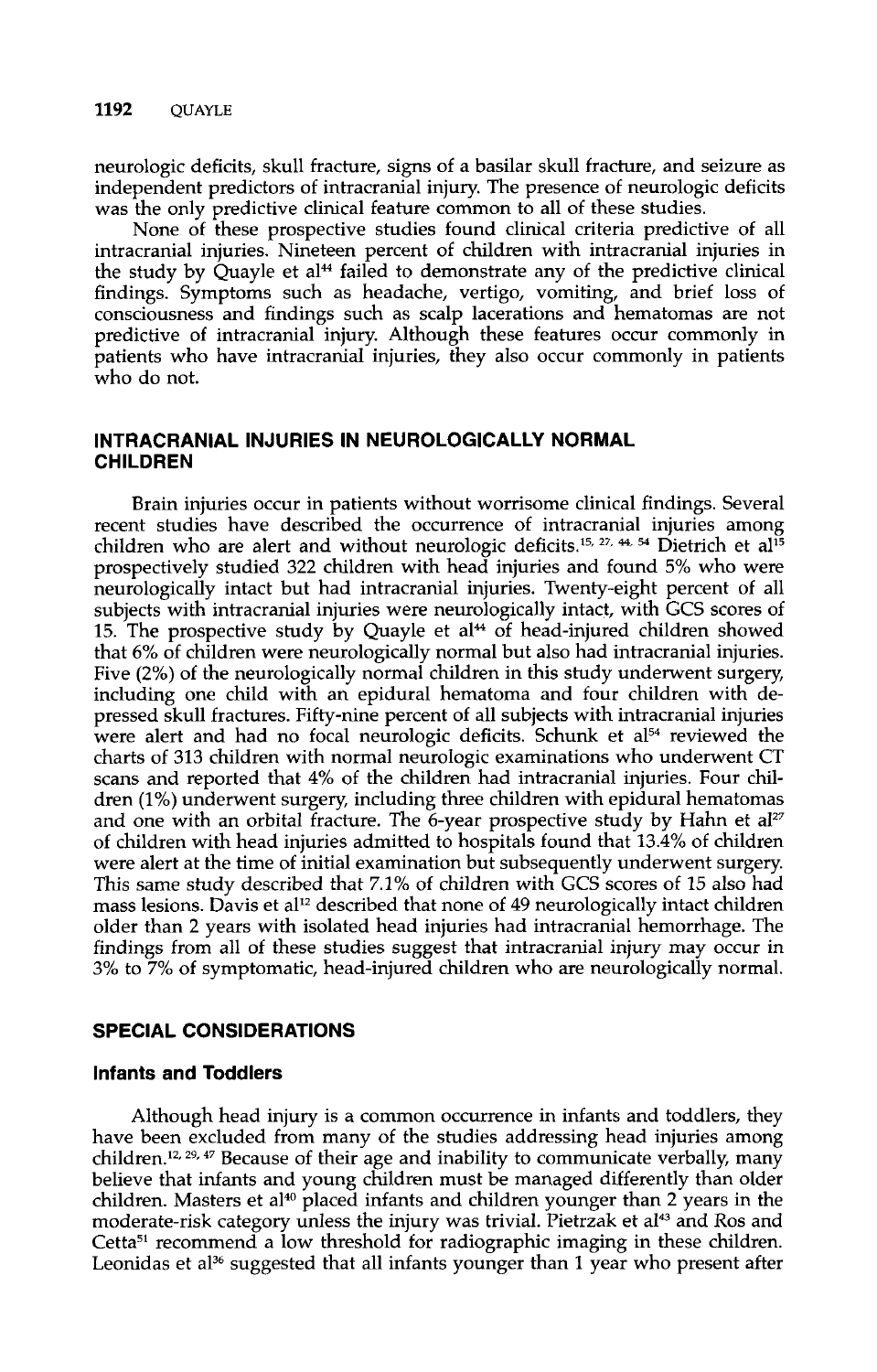acute head trauma should undergo skull radiography, and Ros and Cetta<sup>51</sup> provide similar recommendations.

More recent studies also address the issue of head injuries in infants. Softtissue swelling of the scalp occurs commonly in infants with skull fractures. Shane and Fuchs<sup>57</sup> found that 98% of infants with skull fractures had "evidence of scalp trauma" in association with their skull fractures. Greenes and Schutzman<sup>23</sup> found that 96% of infants with isolated skull fractures had local findings of head injury, either swelling or palpable fracture. Although scalp hematomas were not predictive of intracranial injury in the study by Quayle et al,<sup>44</sup> they were predictive of skull fractures in infants younger than 1 year. Kleinman and Spevak<sup>33</sup> identified soft-tissue swelling, demonstrated by  $CT$  scan, in all cases of acute skull fracture. These studies suggest that the presence of scalp hematomas in infants indicates the possibility of underlying skull fractures.

The presentation of intracranial injury in infants may be subtle. Greenes and Schutzman<sup>24</sup> describe 19 of 101 (19%) infants who had intracranial injuries without other symptoms. Eighteen of 19 infants with occult intracranial injuries had scalp contusions or hematomas, and 18 of 19 had skull fractures. Occult intracranial injuries were more common in infants younger than 6 months of age. In the **16** neurologically normal children with intracranial injury described by Quayle et al,<sup>44</sup> five were infants who had a scalp contusion or hematoma, but no other symptoms. All of the infants with intracranial injuries in this study also had associated skull fractures. Data suggest that asymptomatic infants with scalp hematomas should undergo screening with skull radiographs, and infants with any symptoms following head injury should undergo head CT.

#### **Child Abuse**

Caffey<sup>8</sup> and Kempe et al<sup>32</sup> provided the classic descriptions of nonaccidental head injuries among infants and young children. Since that time, inflicted head injury has been recognized as the most common cause of injury-related deaths in infants.<sup>6, 20</sup> In addition, nonaccidental head trauma is common in infants hospitalized for their injuries. In the prospective study by Duhaime et al<sup>19</sup> of head-injured children younger than **2** years, **24%** of the injuries were presumed inflicted. Billmire and Myers<sup>6</sup> retrospectively studied head-injured infants younger than 1 year of age and found that *64%* of the head injuries and 95% of severe intracranial injuries were the result of child abuse.

The classic constellation of head injuries in infants with shaken-impact syndrome includes subdural and subarachnoid hematomas and retinal hemorrhages. Previous reports have documented a strong association between subdural hematomas and abuse.<sup>19, 26, 58</sup> Shugerman et al<sup>58</sup> reported that only 6% of young children with epidural hematomas had been abused, compared to **47%**  of those with subdural hematomas, but infants with isolated skull fractures or other intracranial injuries may also be victims of nonaccidental trauma. All infants with unexplained head injuries or injuries with a history insufficient to explain the findings on physical examination should be considered possible victims of child abuse. Additional information, including social service consultation, ophthalmologic examination, and skeletal surveys, may be useful. Retinal hemorrhages occur in patients during severe accidental trauma, but are most commonly encountered in patients with inflicted injuries.<sup>19, 64</sup> In cases in which child abuse is suspected, skull radiographs can provide useful information to document the presence of fractures.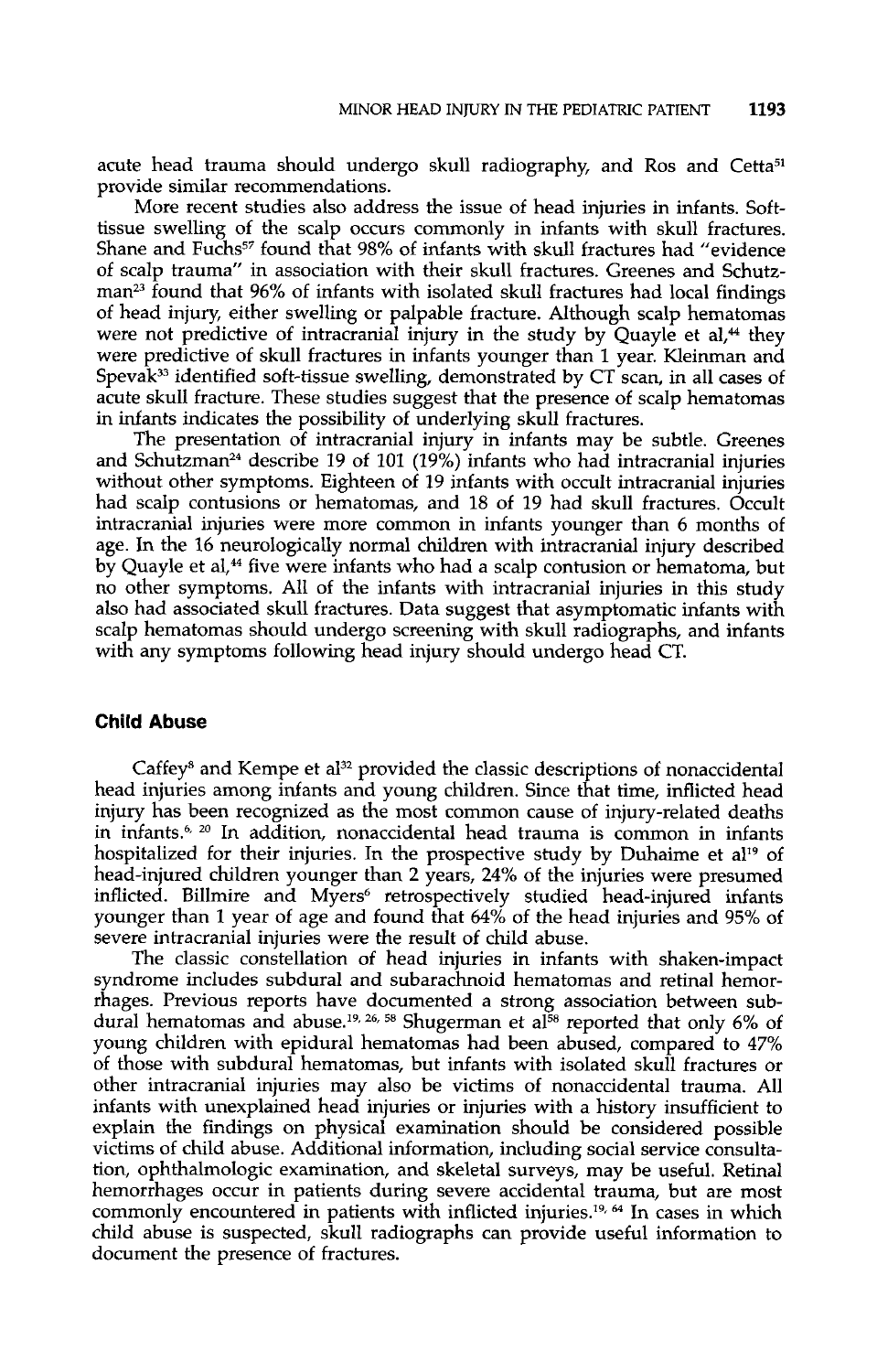#### **Growing Skull Fractures**

Growing skull fractures, or leptomeningeal cysts, are rare complications of skull fractures, occurring almost exclusively in children younger than 3 years.<sup>25</sup> **A** growing skull fracture occurs when a fracture is accompanied by a dural tear. **As** time progresses, an enlargement of the fracture occurs, with a palpable cranial defect. Progressive brain damage can occur if the defect is not detected and repaired. Children younger than *3* years with skull fractures should be examined 2 or *3* months after their injuries occur to screen for growing fractures, but some case reports demonstrate late occurrences several years later.<sup>25</sup> The incidence is unknown, but Shane and Fuchs<sup>57</sup> reported that three (3%) infants with skull fractures developed growing fractures. In two of three cases, the fractures were diastatic at presentation.

#### **DISPOSITION FOLLOWING HEAD INJURY**

Intracranial injuries can have delayed presentation. **A** 1984 British study by Sainsbury and Sibert<sup>53</sup> described that 37% of children with intracranial injuries presented more than 24 hours after the traumatic event. Schutzman et al<sup>55</sup> reported that **26%** of children with epidural hematomas were diagnosed upon follow-up visits. None of these children underwent CT scans on the initial visit.

Recent reports suggest that children with normal head CT scans can be safely discharged from the emergency department. Davis et al<sup>13</sup> described 400 children with GCS scores of 13 to 15 and normal head CTs. Four children (1%) were readmitted for neurologic reasons. One child taking warfarin developed a symptomatic subdural hematoma requiring surgical evacuation, one child developed a parenchymal contusion requiring observation without surgery, and two others were admitted with concussive symptoms but normal repeat head CT scans. One of 300 children in the study by Schunk et al<sup>54</sup> returned with a parenchymal contusion after an initially normal head CT. None of the 227 children discharged from the emergency department in the study by Quayle et  $a^{14}$  returned to the hospital after initially normal head CT scans. In two additional studies, the charts of children hospitalized for minor head injuries but with normal head CT scans were reviewed, and investigators found none who developed complication~.4~, *50* Children with normal head CT scans and normal neurologic examinations can be safely discharged, provided that reliable caretakers can observe these children at home and return them for persistent or progressive symptoms.

# **LONG-TERM OUTCOME AFTER MINOR HEAD INJURY**

The long-term impact of subtle, intracranial injuries not necessitating surgery on the neuropsychologic development of cluldren is controversial. Severe head injuries clearly cause significant disabilities in children as they do in adults, but the impact of minor head injury is less clear. DiScala et al<sup>16</sup> described children with impairments of daily living functions, cognition, and behavior after minor head injury. Casey et al<sup>9</sup> discovered transient functional and behavioral problems in children after minor head injury. Other reports found no significant neurobehavioral impairments in children with mild head injuries.<sup>2,5</sup> Studies that screened for preexisting cognitive, behavioral, and developmental impairments tended to find less morbidity after injury than studies without careful preinjury assessment.<sup>2</sup>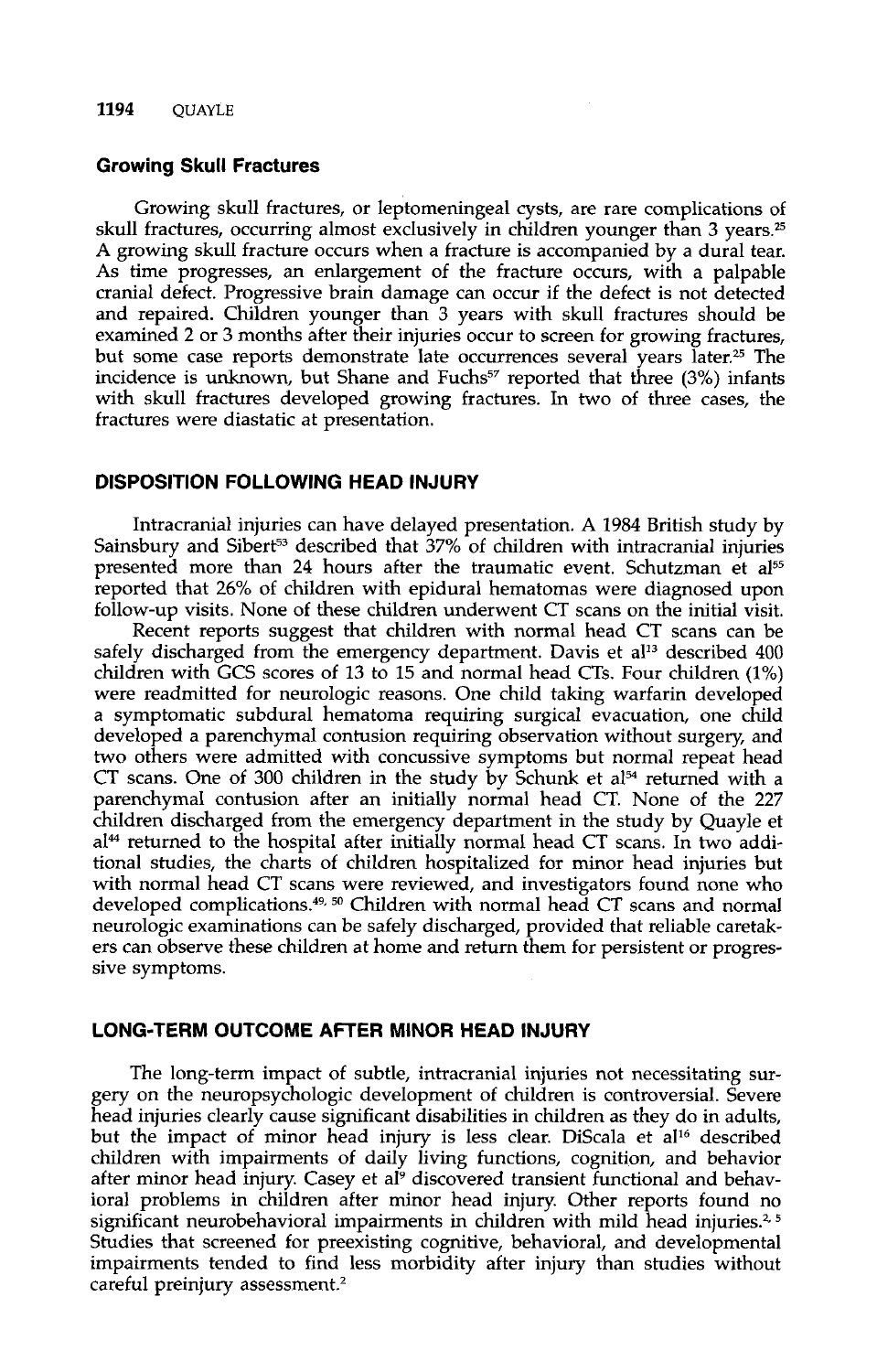# **RECOMMENDATIONS FOR CHILDREN WITH MINOR HEAD INJURIES**

### **Evaluation**

Children who present with minor head injuries should undergo careful history taking and physical examinations. A patient's age, past medical history, medications, allergies, and immunizations should be noted. The circumstances of the injury should be understood, providing a clear picture of how the injury occurred. Any symptoms that develop after the injury should also be noted and might include loss of consciousness, vomiting, amnesia, headache, seizures, drowsiness, visual problems, irritability, or neck pain.

A thorough physical examination should follow. The general examination should include the assessment of a patient's cardiopulmonary status, vital signs, and weight and careful examination of the neck, chest, abdomen, and extremities, searching for any coexisting injuries. The head should be examined for the presence of scalp hematomas, contusions, abrasions, and lacerations. The presence of palpable skull depression and signs of a basilar skull fracture, such as raccoon eyes, Battle sign, cerebrospinal fluid drainage from the nose or ear, or hemotympanum, should also be noted.

Documenting a child's level of consciousness is the most important initial neurologic assessment.63 The GCS has been almost universally used in the assessment of adults, but it is difficult to use in younger children because of their preverbal status. A useful description of mental status that can be applied to all ages is the **AVPU** method, in which patients are described as alert, responsive to verbal stimuli, responsive to painful stimuli, or unresponsive. The neurologic examination should also include the assessment of cranial nerve function, motor and sensory examination, deep tendon reflexes, and gait.

# **Imaging**

Based on a review of the literature, recommendations for imaging studies in head-injured children follow (Fig. 1). Physicians should obtain head CT scans for head-injured children with altered mental status, focal neurologic deficits,



Figure 1. Imaging recommendations for children greater than or equal to 1 year of age. \*Neurologically normal includes alert mental status and no focal deficits. †Symptomatic includes history of loss of consciousness, vomiting, headache, drowsiness, amnesia, or irritability.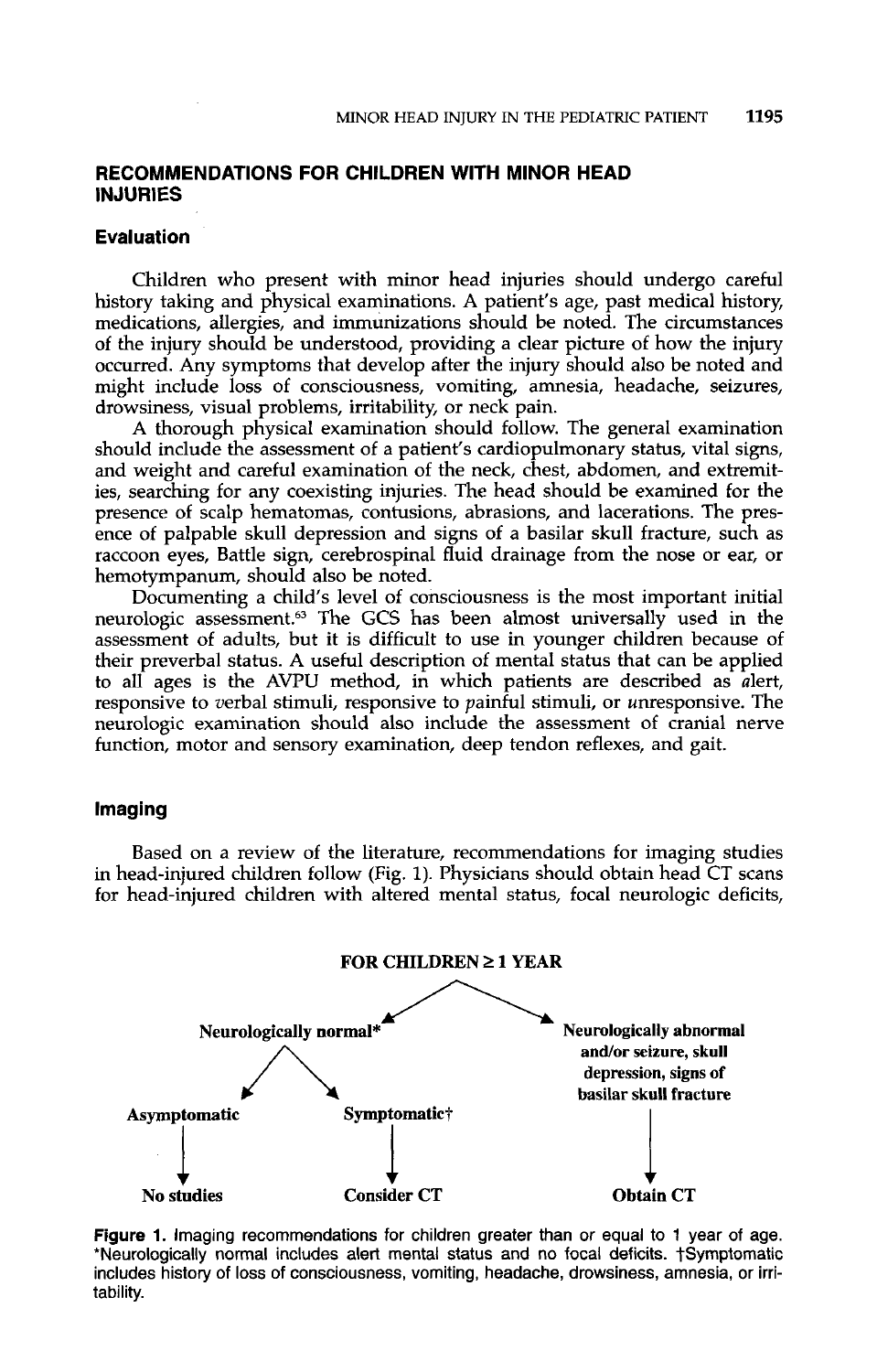signs of a basilar skull fracture, seizure, or palpable skull depressions. A head CT scan should be considered for neurologically normal children with a history of loss of consciousness, vomiting, headache, drowsiness, irritability, or amnesia. Careful observation of these children at home may be an alternative approach. Children in whom worsening symptoms develop or who have prolonged symptoms should return to medical care for re-evaluation and head CT scans. Neurologically normal children with unremarkable head CT scans may be discharged for observation at home. Neurologically normal children who are asymptomatic may also be discharged without undergoing imaging studies.

**Skull** radiographs are not recommended in most situations. If a head CT scan is available, then skull radiographs usually do not provide useful information, except for infants with hematomas or children with suspected nonaccidental trauma. If a head CT scan is not available, then skull radiographs may be helpful as screening tools. Children with known skull fractures should undergo head CT. Careful hospital observation may be an alternative approach when CT is not readily available. Skull radiographs provide important documentation for children with suspected nonaccidental trauma.

The recommendations for infants younger than 1 year of age differ from those for older children (Fig. 2). Any symptoms resulting from head injury in infants younger than 1 year should prompt strong consideration for head CT scans because infants with intracranial injuries may present with subtle signs and symptoms. Skull radiographs are recommended in alert, asymptomatic infants with scalp hematomas because, in infants, the presence of hematomas indicates the possibility of underlying skull fractures. Skull fractures in infants should warrant in-hospital observation, head CT scan, or both. Asymptomatic, neurologically normal infants without scalp hematomas may be discharged without undergoing imaging studies.

## **DISPOSITION**

Criteria for hospital admission for observation and treatment of children with head injuries include intracranial injuries identified on head CT scan and



**Figure 2.** Imaging recommendations for infants less than 1 year of age. 'Neurologically normal includes alert mental status and no focal deficits. †Symptomatic includes history of **loss** of consciousness, vomiting, drowsiness, or irritability.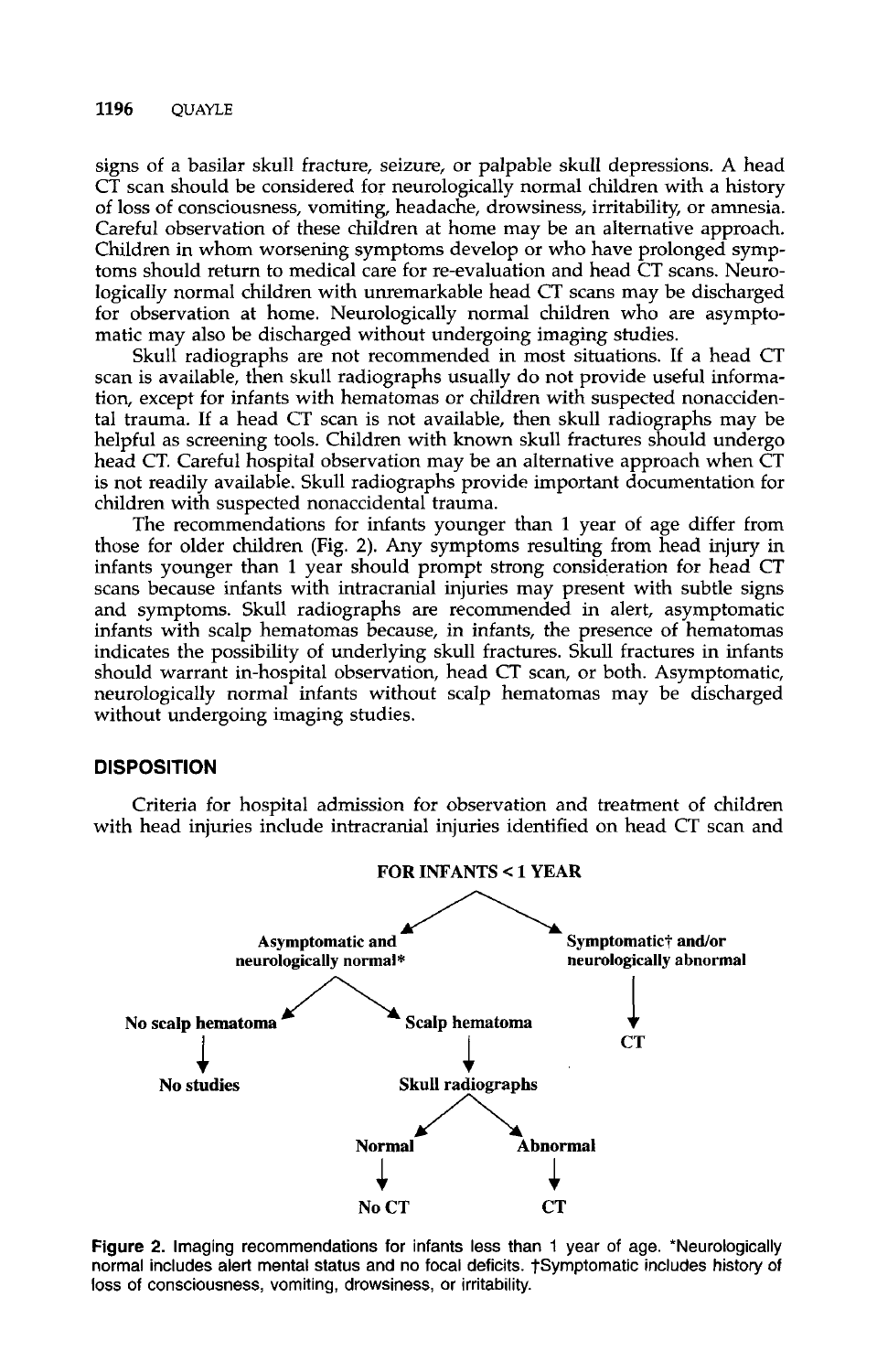neurologic abnormality accompanied by normal head CT scans. Children with suspected nonaccidental trauma, children without reliable caretakers or access to an emergency medical system, and children with known skull fractures but without head CT scans should also be admitted for observation. Caretakers of children who are discharged should receive careful instructions about indications for return to medical care. Worrisome findings include a persistent or progressive headache, persistent vomiting 8 hours after injury, drowsiness, weakness or clumsiness, blurry vision, poor balance when walking, change in the appearance of the pupils, behavioral changes, seizures, and watery or bloody discharge from the nose or ears. Symptomatic children and those with isolated skull fractures who are discharged should return to their physician for follow-up within **24**  hours. Children younger than **3** years of age with skull fractures should return to their physician for additional follow-up **2** or **3** months after injury to be examined for cranial defects indicative of growing skull fractures.

# **References**

- 1. Adelson PD, Kochanek PM: Head injury in children. J Child Neurol 13:2-15, 1998
- 2. Asamow RF, Satz **P,** Light R, et al: The UCLA study of mild closed head injury in children and adolescents. *In* Broman SH, Michel ME (eds): Traumatic Head Injury in Children. New York, Oxford University Press, 1995, pp 117-146
- 3. Beattie TF: Minor head injury. Arch Dis Child 77:82-85, 1997
- 4. Bell RS, Loop JW: The utility and futility of radiographic skull examination for trauma. N Engl J Med 284:236-239, 1971
- 5. Bijur PE, Haslum M: Cognitive, behavioral, and motoric sequelae of mild head injury in a national birth cohort. *In* Broman SH, Michel ME (eds): Traumatic Head Injury in Children. New York, Oxford University Press, 1995, pp 147-164
- 6. Billmire ME, Myers PA: Serious head injury in infants: Accident or abuse? Pediatrics 75:340-342, 1985
- 7. Bonadio WA, Smith DS, Hillman S: Clinical indicators of intracranial lesion on computed tomographic scan in children with parietal skull fracture. Am J Dis Child 143194-196, 1989
- 8. Caffey J: On the theory and practice of shaking infants: its potential residual effects of permanent brain damage and mental retardation. Am J Dis Child 124161-169, 1972
- 9. Casey R, Ludwig *S,* McCormick MC: Minor head trauma in children: An intervention to decrease functional morbidity. Pediatrics 80:159-164, 1987
- 10. Chan KH, Yue CP, Mann KS: The risk of intracranial complications in pediatric head injury: Results of multivariate analysis. Child Nerv Syst 6:27-29, 1990
- 11. Dacey RG, Alves WM, Rimel RW, et al: Neurosurgical complications after apparently minor head injury: Assessment of risk in a series of 610 patients. J Neurosurg 65203- 210, 1986
- 12. Davis RL, Mullen N, Makela M, et al: Cranial computed tomography scans in children after minimal head injury with loss of consciousness. Ann Emerg Med 24:640-645, 1994
- 13. Davis RL, Hughes M, Gubler KD, et al: The use **of** cranial CT scans in the triage of pediatric patients with mild head injury. Pediatrics 95:345-349, 1995
- 14. DeVivo DC, Dodge PR: The critically ill child: Diagnosis and management of head injury. Pediatrics 48:129-138, 1971
- 15. Dietrich AM, Bowman MJ, Ginn-Pease ME, et al: Pediatric head injuries: Can clinical factors reliably predict an abnormality on computed tomography? Ann Emerg Med 22:1535-1540, 1993
- 16. DiScala C, Osberg JS, Gans BM, et al: Children with traumatic head injury: Morbidity and postacute treatment. Arch Phys Med Rehabil 72:662-666, 1991
- 17. Doezema D, King JN, Tandberg D, et al: Magnetic resonance imaging in minor head injury. *Ann* Emerg Med 20:1281-1284, 1991
- 18. Dublin AB, French BN, Rennick J: Computed tomography in head trauma. Radiology 122:365-369, 1977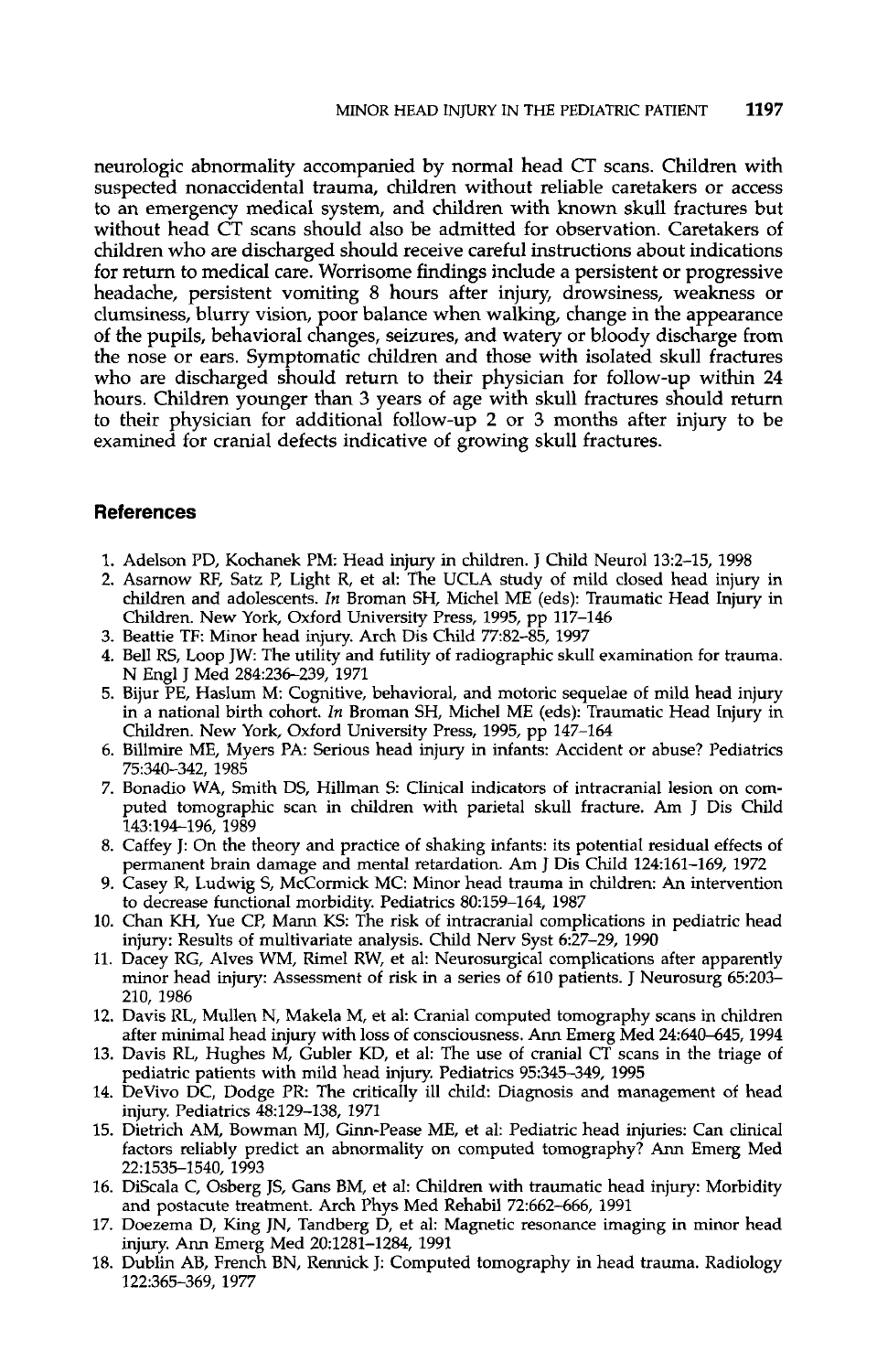- 19. Duhaime AC, Alario AJ, Lewander WJ, et al: Head injury in very young children: Mechanisms, injury types, and ophthalmologic findings in 100 hospitalized patients younger than 2 years of age. Pediatrics 90:179-185, 1992
- 20. Duhaime AC, Christian CW, Rorke LB, et al: Nonaccidental head injury in infants: the "Shaken-Baby Syndrome." N Engl J Med 338:1822-1829, 1998
- 21. Duus BR, Lind *8,* Christensen H, et al: The role of neuroimaging in the initial management of patients with minor head injury. Ann Emerg Med 23:1279-1283,1994
- 22. Godano **U,** Serracchioli A, Servadei F, et al: Intracranial lesions of surgical interest in minor head injuries in paediatric patients. Child Nerv Syst 8:136-138, 1992
- 23. Greenes DS, Schutzman SA: Infants with isolated skull fracture: What are their clinical characteristics, and do they require hospitalization? *Ann* Emerg Med 30253-259, 1997
- 24. Greenes DS, Schutzman *SA.* Occult intracranial injury in infants. Ann Emerg Med 32:680-686, 1998
- 25. Gupta SK, Reddy NM, Khosla VK, et al: Growing skull fractures: A clinical study of 41 patients. Acta Neurochir 139:928-932, 1997
- 26. Hahn YS, Raimondi AJ, McLone DG, et al: Traumatic mechanisms of head injury in child abuse. Childs Brain 10:229-241, 1983
- 27. Hahn YS, McLone DG: Risk factors in the outcome of children with minor head injury. Pediatr Neurosurg 19:135-142, 1993
- 28. Harwood-Nash DC, Hendrick EB, Hudson AR: The significance of skull fractures in children: A study of 1,187 patients. Radiology 101:151-155, 1971
- 29. Hennes H, Lee M, Smith D, et al: Clinical predictors of severe head trauma in children. Am J Dis Child 1421045-1047, 1988
- 30. Humphreys RP, Hendrick EB, Hoffman HJ: The head-injured child who "talks and dies." Child Nerv Syst 6:139-142, 1990
- 31. Jennett B: Epidemiology of head injury. J Neurol Neurosurg Psychiatry 60:362-369, 1996
- 32. Kempe CH, Silverman FN, Steele BF, et al: The battered-child syndrome. JAMA 181~17-24, 1962
- 33. Kleinman PK, Spevak *MR:* Soft tissue swelling and acute skull fractures. J Pediatr 121:737-739, 1992
- 34. Kraus JF, Fife D, Cox **P,** et al: Incidence, severity, and external causes **of** pediatric brain injury. Am J Dis Child 140:687-693, 1986
- 35. Kraus JF, Rock **A,** Hemyari **P:** Brain injuries among infants, children, adolescents, and young adults. Am J Dis Child 144:684-691, 1990
- 36. Leonidas JC, Ting W, Binkiewicz A, et al: Mild head trauma in children: When is a roentgenogram necessary? Pediatrics 69:139-143, 1982
- 37. Levin HS, Mattis S, Ruff RM, et al: Neurobehavioral outcome following minor head injury: A three-center study. J Neurosurg 66:234-243, 1987
- 38. Lloyd DA, Carty H, Patterson M, et al: Predictive value of skull radiography for intracranial injury in children with blunt head injury. Lancet 349:821-824, 1997
- 39. Masters SJ: Evaluation of head trauma: Efficacy of skull films. AJR **Am** J Roentgen01 135:539-547, 1980
- 40. Masters SJ, McClean PM, Arcarese JS, et al: Skull x-ray examinations after head trauma: Recommendations by a multidisciplinary panel and validation study. N Engl J Med 316:84-91, 1987
- 41. Mitt1 RL, Grossman **RI,** Hiehle J, et al: Prevalence of MR evidence of diffuse axonal injury in patients with mild head injury and normal head CT findings. AJNR Am J Neuroradiol 15:1583-1589, 1994
- 42. Moreea S, Jones S, Zoltie N: Radiography for head trauma in children: What guidelines should we use? J Accid Emerg Med 14:13-15, 1997
- 43. Pietrzak M, Jagoda **A,** Brown L: Evaluation of minor head trauma in children younger than two years. **Am** J Emerg Med 9:153-156, 1991
- **44.** Quayle KS, Jaffe DM, Kuppermann N, et al: Diagnostic testing for acute head injury in children: When are head computed tomography and skull radiographs indicated? Pediatrics [Online] 99:11, 1997. Available: http://www.pediatrics.org/cgi/content/ full / 99/5/ ell
- 45. Ramundo ML, McKnight T, Kempf J, et al: Clinical predictors of computed tomo-